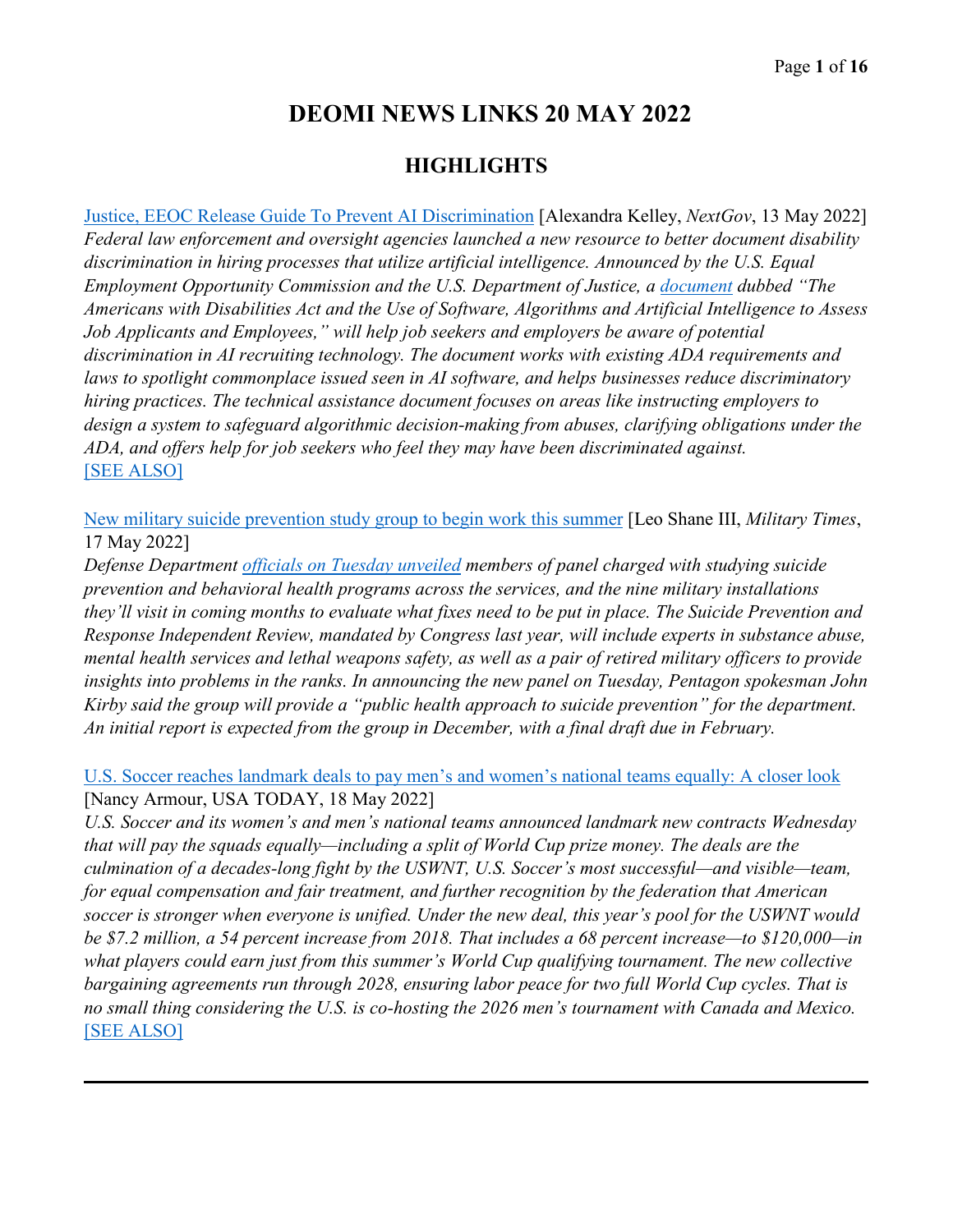## **CULTURE**

[The Army is building a "dashboard" to measure human performance](https://www.armytimes.com/news/your-army/2022/05/16/the-army-is-building-a-dashboard-to-measure-human-performance/) [Todd Smith, *Army Times*, 16 May 2022]

*The Army's Combat Capabilities Development Command has been at work on a kind of soldier/squad "dashboard" that would put all of that data in a usable form and at a leader's fingertips. Measuring and Advancing Soldier Tactical Readiness and Effectiveness, or MASTR-E, kicked off in 2018. Researchers with the command have since transitioned a portion of their work to a more permanent program with 10th Mountain Division at Fort Drum, New York. Other elements are still under research as the command prepares to further test, gather data and refine the software tool for hand off to Army leaders in 2024, officials recently told Army Times. The aim is to build a predictive algorithm that not only tracks soldier and unit performance but can pull in data from decades of research. That combined tracking and data library should give commanders a reasonable threshold to know when to rotate a unit out of an exercise—or otherwise press forward. The two options can be balanced by monitoring sleep, hydration, exertion and mental stress, among other factors.* 

[Army Opening New Criminal Justice Center That Will Help Train Defense Lawyers](https://www.military.com/daily-news/2022/05/16/army-opening-new-criminal-justice-center-will-help-train-defense-lawyers.html) [Jonathan Lehrfeld, *Military.com*, 16 May 2022]

*The Army has opened a new school at Fort Belvoir in Virginia that is designed to provide advanced training to military lawyers, including defense attorneys. Classes began May 9 at the center, which offers troops in the Army's Judge Advocate General's Corps, known as judge advocates, an opportunity to gain supplemental training on important legal issues. The Army Advocacy Center is a first for the Department of Defense and is modeled after the Department of Justice's national advocacy center in Columbia, South Carolina. Army officials hope the new training center will create an opportunity to elevate the skills of judge advocates, especially troops working as defense counsel, who have a particularly challenging role in the military legal system.*

## Challenges for "Stagnated" [PME Include Lack of Intellectual Diversity or Data to Best Apply Skills](https://www.airforcemag.com/challenges-for-stagnated-pme-include-lack-of-intellectual-diversity-or-data-to-best-apply-skills/) [Greg Hadley, *Air Force Magazine*, 18 May 2022]

*U.S. professional military education needs to be more rigorous and data-driven, and the military services need to do a better job of actually utilizing the skills service members learn through PME, lawmakers, academics, and Pentagon officials said in a congressional hearing May 18. The 2018 National Defense Strategy raised some eyebrows when it stated that PME had "stagnated, focused more on the accomplishment of mandatory credit at the expense of lethality and ingenuity." Four years later, facing the House Armed Services military personnel subcommittee, a pair of PME experts and two Defense Department officials outlined a number of [issues still facing military education.](https://www.airforcemag.com/dod-to-unveil-new-vision-for-joint-professional-military-education/)* 

[Guardians will be allowed to sport neck tattoos](https://www.militarytimes.com/off-duty/military-culture/2022/05/17/guardians-will-be-allowed-to-sport-neck-tattoos/) [Sarah Sicard, *Military Times*, 17 May 2022] *Space Force recruits will be allowed to have tattoos that extend to infinity and beyond—or at least to the neck. An Air Force memorandum shared by the popular Air Force amn/nco/snco Facebook page reveals that the tattoo policy for incoming guardians will be different from standards for airmen. While the service will allow all recruits for both Air and Space Forces to have hand tattoos that don't cover more than 25% of the hand's surface, only guardians will be allowed to have neck tattoos. "Applicants with neck tattoos are not authorized to 'dual track' with the USAF or list any USAF specific AFSC in the job*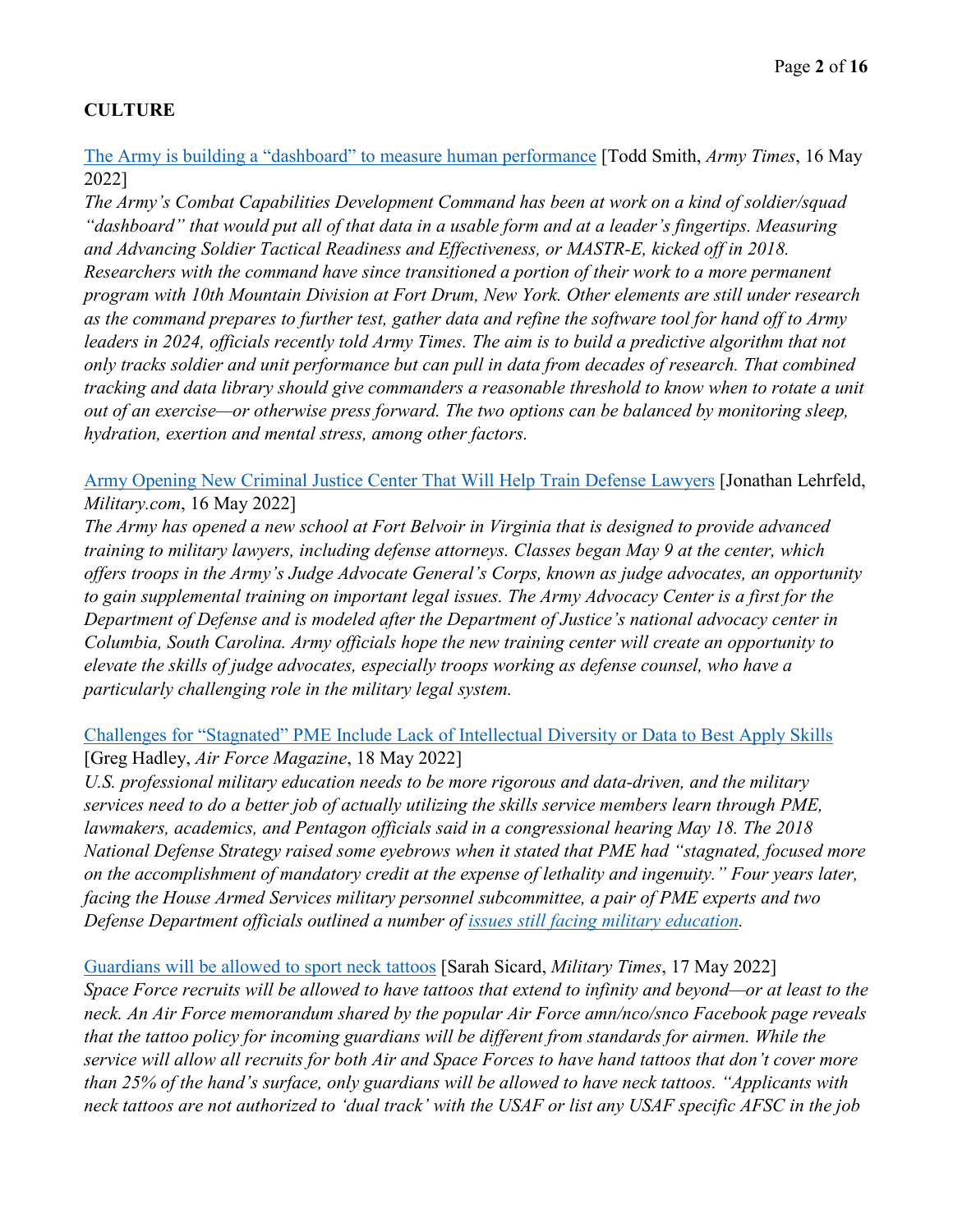*preference tab," the memo says. Guardians will be allowed only one neck or behind-the-ear tattoo, and it cannot exceed more than 1-inch in size.* 

[Hot 103 Jamz! America's longest-running Black-owned radio station](https://www.kcur.org/arts-life/2022-05-17/hot-103-jamz-americas-longest-running-black-owned-radio-station) [Suzanne Hogan, *NPR*, 17 May 2022]

*Kansas City radio pioneer Andrew Skip Carter started the nation's first Black-owned and operated station west of the Mississippi River, KPRS AM. Now the company he founded, Carter Broadcast Group, is looking back at 72 years of growth and contemplating a robust future. Black broadcasters throughout*  U.S. history have run up against Jim Crow-era discrimination, racist practices within government *agencies and economic barriers that blocked their voices from the airwaves. But in Kansas City, radio pioneer Andrew "Skip" Carter broke through. The station he founded in 1950, KPRS AM, has grown to become America's oldest Black-owned radio company. That deeper community connection is why diversity in media ownership is so important, says Jim Winston, president of the National Association of Black Owned Broadcasters. "It makes a difference from the top, it makes a difference in editorial policy," says Winston. "It makes a difference in the news you cover, in the news you report."* 

[Indigenous First Nations woman featured in Sports Illustrated Swimsuit edition for first time](https://thehill.com/changing-america/respect/diversity-inclusion/3492947-indigenous-first-nations-woman-featured-in-sports-illustrated-swimsuit-edition-for-first-time/) [Adam Barnes, *The Hill*, 18 May 2022]

*Ashley Callingbull made history Monday, becoming the first Indigenous First Nations woman to be featured in a Sports Illustrated (SI) Swimsuit edition. Callingbull, who is a Cree First Nations woman from the Enoch Cree Nation in Alberta, Canada, celebrated her historic achievement on Instagram – first, by giving a shout out to her mom. "Mom I made history," Callingbull wrote. "I'm the first Indigenous First Nations woman to grace the pages of Sports Illustrated and my heart is beaming with pride! "But most importantly, I will not be the last and I can't wait to see who's next," she added. "This is a huge moment for Indigenous women because now the door is open for others to walk through and own this space," Callingbull wrote.*  [\[SEE ALSO\]](https://www.nbcnews.com/news/asian-america/jordan-peterson-twitter-sports-illustrated-swimsuit-yumi-nu-rcna29382)

[Navy Ship to Be Named for Filipino Sailor Telesforo Trinidad](https://apnews.com/article/politics-fires-asia-us-navy-65431dfbbbde55f34886ec6dd25662ef) [*The Associated Press*, 19 May 2022] *U.S. Secretary of the Navy Carlos Del Toro announced Thursday that a future destroyer will be named the USS Telesforo Trinidad in honor of a Filipino sailor who rescued two crew members when their ship caught fire more than a century ago. Fireman Telesforo De La Cruz Trinidad is the only Filipino in the U.S. Navy to be awarded the Medal of Honor. He received the honor for his actions on the USS San Diego in 1915 and at a time when it could be awarded for noncombat valor. The news cheered Asian Americans, veterans and civilians in both the U.S. and the Philippines who had urged the naming. They said a named ship would also honor the tens of thousands of Filipinos and Americans of Filipino descent who have served in the U.S. Navy since 1901, when the Philippines was a United States territory. A future Arleigh Burke-class guided-missile destroyer will bear Trinidad's name, Del Toro said. Thursday's statement said the destroyers are the backbone of the U.S. Navy's surface fleet.*

[New Air Force Museum exhibit celebrates 75 years of technical, social changes](https://www.springfieldnewssun.com/local/air-force-museum-opens-exhibit-celebrating-75-years-of-technical-social-changes/LEFP6QYMJFGE5IH62UST5UTG4I/) [Thomas Gnau, *Springfield News-Sun (Springfield, Ohio)*, 19 May 2022]

*A new temporary exhibit at the National Museum of the U.S. Air Force is highlighting technical, military and social milestones in Air Force history, as the service approaches its official 75th birthday on Sept. 18 this year. In a sense, the entire museum testifies to 75 years and more of American air*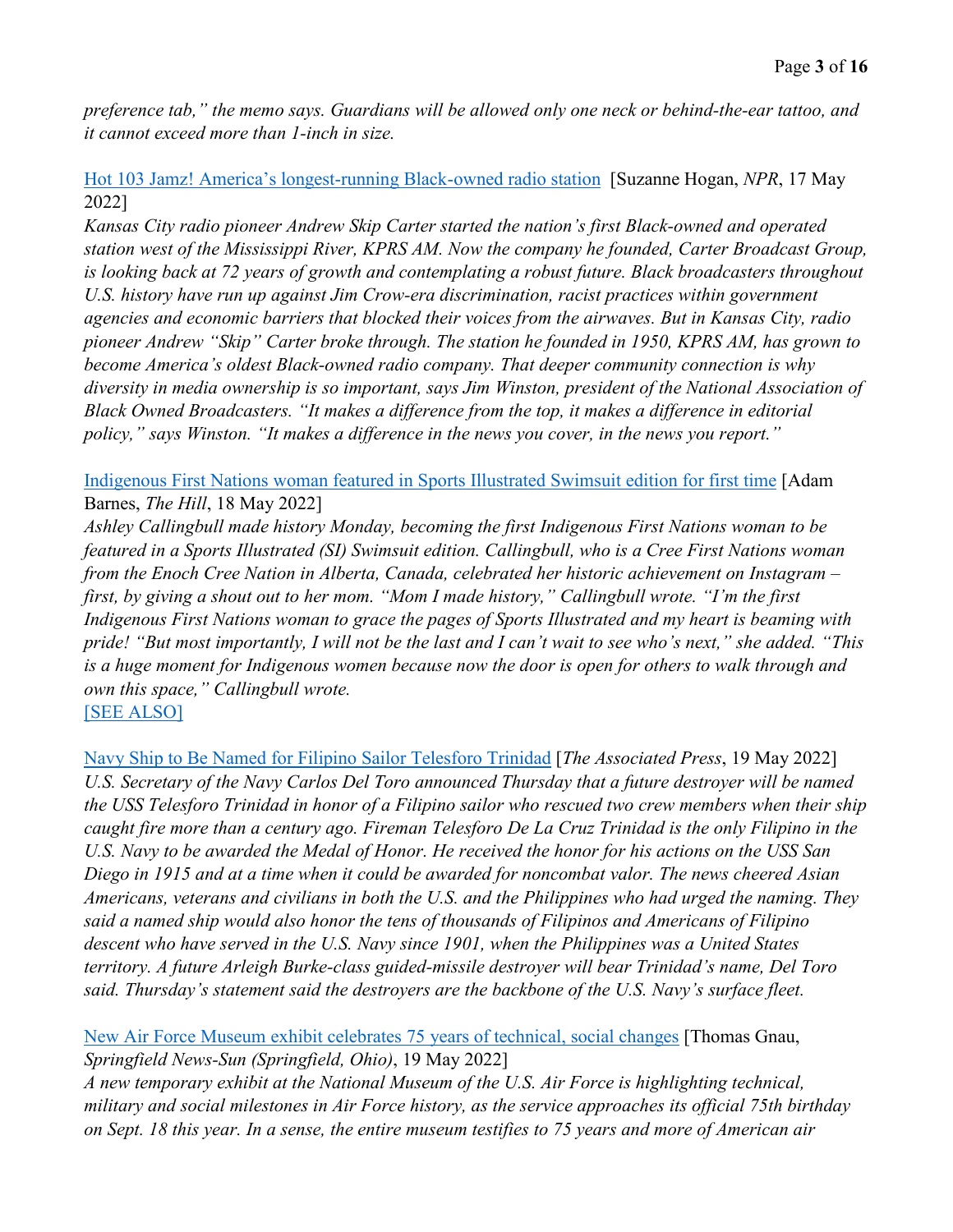*power, stretching all the way back to the 1907 formation of the Aeronautical Division of the U.S. Army Signal Corps. But this new exhibit examines social progress and other milestones, highlighting (among many others) former Tuskegee Airman Daniel "Chappie" James Jr., who became the first Black American to attain the rank of four-star general, and Technical Sgt. Leonard Matlovich, who in the mid-1970s became the first active-duty Airman to publicly declare his homosexuality.*  [\[REPRINT\]](https://www.stripes.com/branches/air_force/2022-05-19/air-force-museum-exhibit-75th-anniversary-technical-social-changes-6060092.html)

[New social media, electronics policies likely on the way for Marines](https://www.marinecorpstimes.com/news/modern-day-marine/2022/05/13/new-social-media-electronics-policies-likely-on-the-way-for-marines/) [Hope Hodge Seck, *Marine Corps Times*, 13 May 2022]

*The Marine Corps is about to release a document codifying "information" as a war-fighting function and that's likely to have direct implications for how Marines are told to conduct themselves online. As Russia and Ukraine wage a conflict in which misinformation and disinformation play a central role, topechelon Marine leaders want troops and commanders to be clear on how information affects every part of war-fighting and decision-making. After five years of development, Marine Corps Commandant Gen. David Berger is expected to sign the service's eighth doctrinal publication, focused on information, this summer. While the Marine Corps already has policies, as all the services do, governing social media activity and operational security, Schaner said the new doctrinal publication will draw attention to the ways units make information about their activities available, intentionally or inadvertently. MCDP-8 also is expected to shine a light on how troops themselves are influenced by what information they're exposed to.* 

## [The Navy's newest warship honors Frank Petersen, the Marines' first Black aviator](https://taskandpurpose.com/news/navy-destroyer-frank-petersen-first-black-marine-aviator/) [Jeff Schogol, *Task & Purpose*, 14 May 2022]

*Frank Petersen Jr.'s Marine Corps career was ground-breaking in many ways. In 1952, he became the first Black Marine aviator and almost immediately began flying combat missions in the Korean War. After receiving the Distinguished Flying Cross for one of those missions, Petersen became the Marine Corps' first Black general officer in 1979, retiring nine years later as a three-star general. He died in 2015 at the age of 83. Now the Navy is honoring Petersen by commissioning a new destroyer named for him. The ceremony for the USS Frank E. Petersen Jr. is scheduled to take place on Saturday in Charleston, South Carolina. While the commissioning will have a limited audience due to the ongoing novel coronavirus (COVID-19) pandemic, the ceremony will be livestreamed.* 

[Red tape, lack of awareness hinder Air Force's effort to keep pregnant airmen flying](https://www.airforcetimes.com/news/your-air-force/2022/05/18/red-tape-lack-of-awareness-hinder-air-forces-effort-to-keep-pregnant-airmen-flying/) [Rachel S. Cohen, *Air Force Times*, 18 May 2022]

*Three years after the Air Force loosened its restrictions on pregnant airmen in flying jobs, hoping to create more opportunities for female aviators, the new policies have barely found a foothold. Fewer than 1 in 5 Air Force aviators who were pregnant in the past three years sought to fly while expecting, even though waivers now allow women to continue flying for all nine months, according to data obtained by Air Force Times. Still, confusion around whether certain aircraft are off-limits for expectant airmen has slowed the new policy's traction. Air Force officials sought to dispel those misunderstandings in an update earlier this spring. "All pregnant aircrew are authorized to apply for a waiver regardless of trimester, aircraft or flight profile … including single-seat, ejection-seat and high G-capable airframes," the service said.*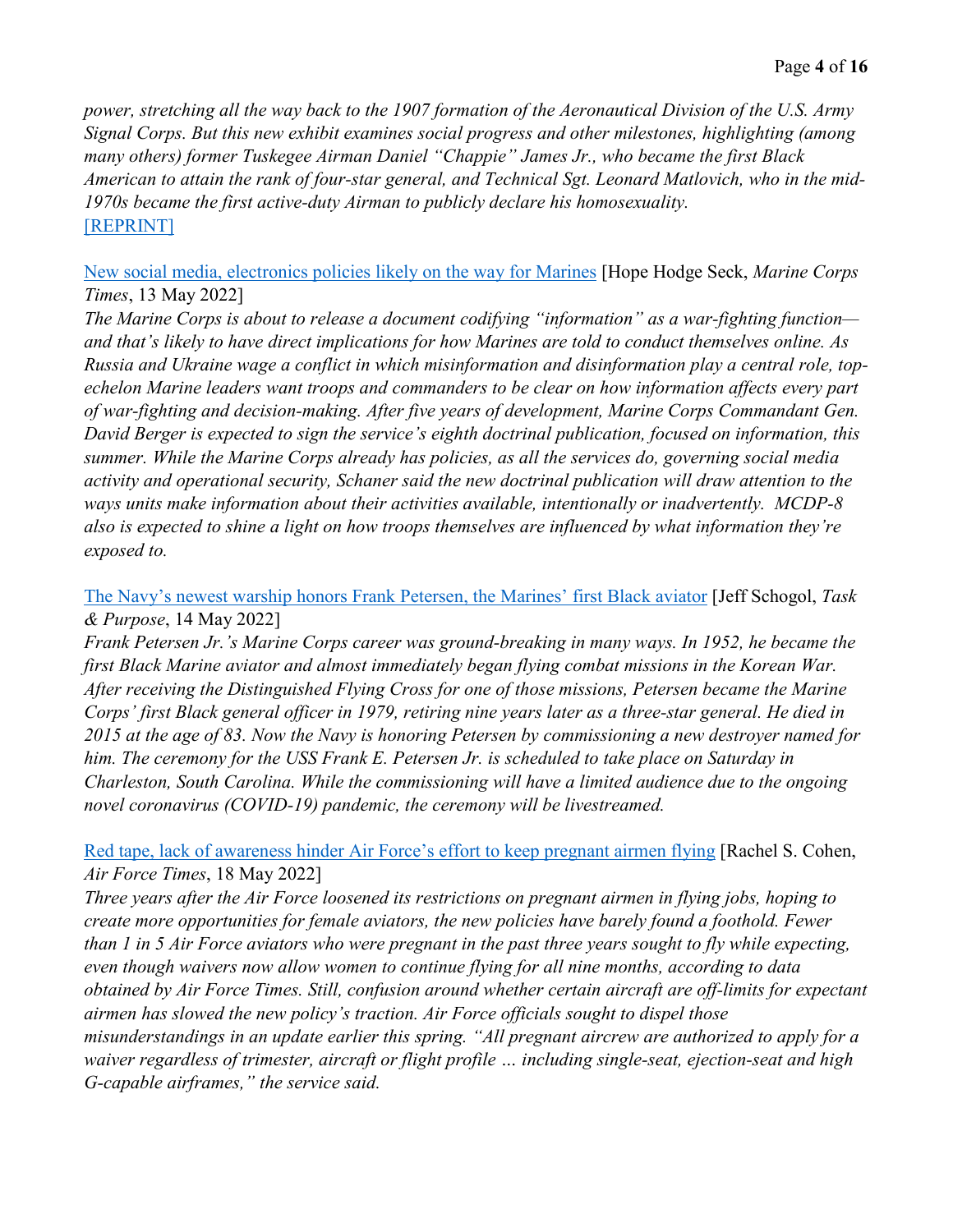A slavery-era instrument is [on the National Mall, singing "songs of liberation"](https://www.npr.org/2022/05/19/1099098205/a-slavery-era-instrument-is-on-the-national-mall-singing-songs-of-liberation) [Neda Ulaby, *NPR*, 19 May 2022]

*An unusual artwork in the Sculpture Garden on the National Mall also makes unusual sounds: archaic and uncanny. It's an old-fashioned steam calliope, an instrument once commonly seen in carnivals and on riverboats many decades ago. But this calliope was designed in 2018 by a leading American artist, Kara Walker, and plays music composed by Jason Moran, a luminary in the world of jazz. The Katastwóf Karavan looks like a circus wagon. It's decorated with certain images Walker is famous for: silhouettes. But Walker's work is far from the sentimental black and white portraits that used to hang in oval frames in wealthy homes. It shows slavery at its most brutal in the antebellum South. She conceived of this project while visiting the New Orleans neighborhood where kidnapped Africans were held before they were sold into the nightmare of plantations. As she contemplated the paucity of monuments to the people who lived through unspeakable horror, she heard the music of a steamboat wafting down the Mississippi River. The jolly sound, she realized, was unchanged since before the Civil War. Surely it was heard by enslaved people awaiting the auction block in Algiers Point.*

## **DISCRIMINATION**

[Amazon discriminates against pregnant and disabled workers, New York alleges](https://www.reuters.com/markets/us/new-york-agency-accuses-amazon-pregnancy-disability-discrimination-2022-05-18/) [Jonathan Stempel, *Reuters*, 18 May 2022]

*The New York State Division of Human Rights has filed a complaint against Amazon.com Inc (AMZN.O) accusing the online retailer of discriminating against pregnant and disabled workers at its worksites, Governor Kathy Hochul said on Wednesday. Amazon was also accused of having policies requiring workers to take unpaid leaves of absence, even if they are capable of working, instead of providing reasonable accommodations. New York faulted Amazon for giving worksite managers the power to ignore recommendations by in-house "accommodation consultants" that workers receive modified schedules or job responsibilities. State law requires employers to provide reasonable accommodations to pregnant and disabled workers who ask. It also treats pregnancy-related medical conditions as disabilities. Amazon did not immediately respond to requests for comment.* 

[Court to consider whether Henrietta Lacks' family's "unprecedented" lawsuit over use of her cells can](https://www.baltimoresun.com/maryland/bs-md-henrietta-lacks-family-speaks-out-lawsuit-progressing-20220517-i6fhffdm5rfqrp7seetpu2kpei-story.html)  [continue](https://www.baltimoresun.com/maryland/bs-md-henrietta-lacks-family-speaks-out-lawsuit-progressing-20220517-i6fhffdm5rfqrp7seetpu2kpei-story.html) [Lee O. Sanderlin, *The Baltimore Sun*, 17 May 2022]

*A federal judge will decide whether the family of Henrietta Lacks has enough legal standing to continue their lawsuit against the biotech company Thermo Fisher Scientific after the two sides argued in court Tuesday about the use of cells taken from Lacks over 70 years ago. Known as HeLa cells, they have been used since for a variety of scientific and medical breakthroughs and treatments. Researchers in the early 1950s used them to develop the polio vaccine, and they were instrumental in mapping the human genome. Attorneys Ben Crump and Christopher Seeger argued in court that the lawsuit should be allowed to continue because of the continual harm being done against the Lacks family, comparing it to German families who held onto money taken from Holocaust victims. "They stole pieces of her body; they shouldn't be allowed to benefit, to copyright those cells, to create new cell lines without even one phone call [to the Lacks family]," Seeger said. Thermo Fisher Scientific's own website acknowledges that Lacks' cells were improperly gotten, with a 2017 blog post calling the use of HeLa cells without Henrietta's or the Lacks family's permissions "unsanctioned."*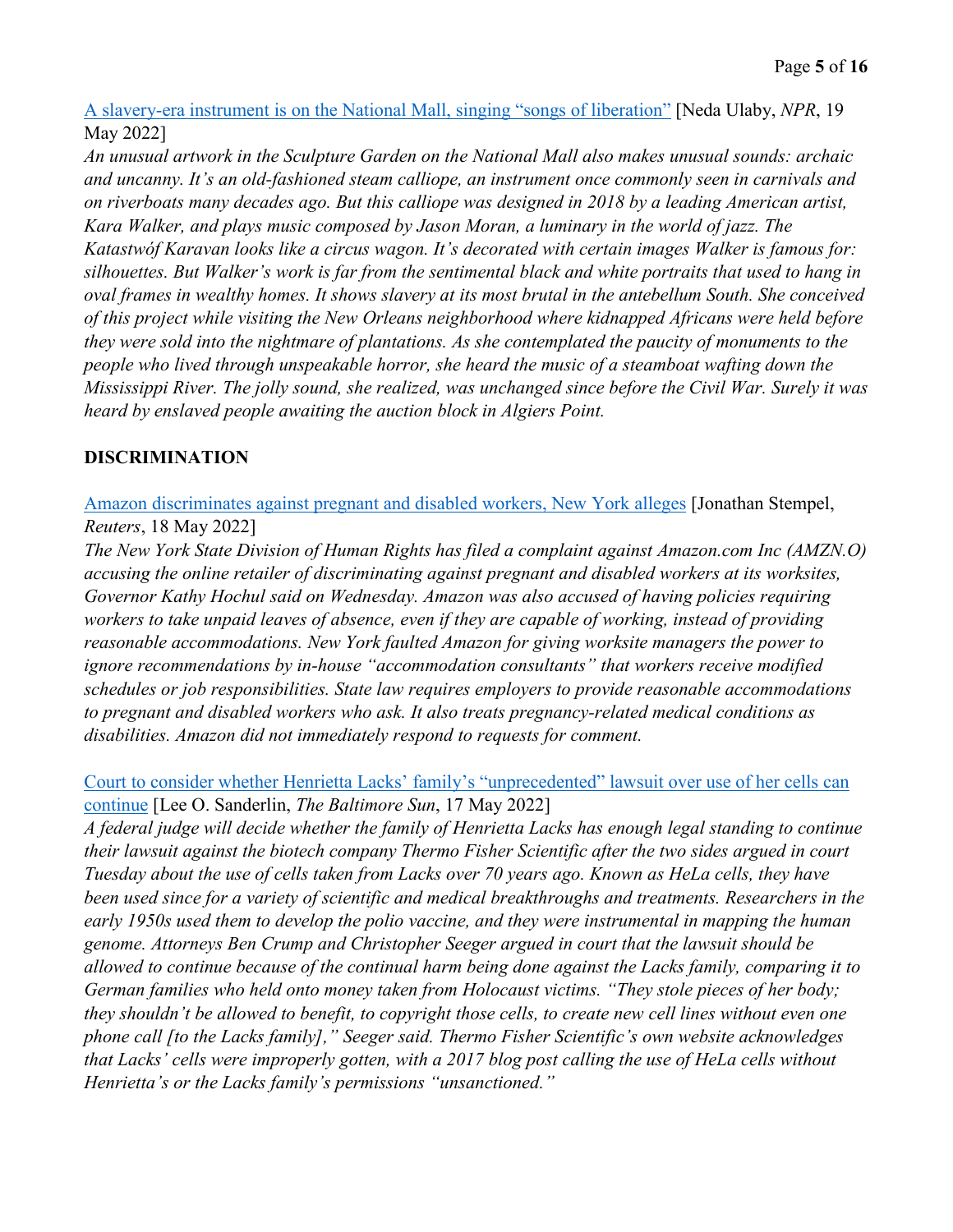[Equitable Tax Policy Demands Household Data on Race, Gender](https://www.nextgov.com/analytics-data/2022/05/equitable-tax-policy-demands-household-data-race-gender/367162/) [Alexandra Kelley, *NextGov*, 19 May 2022]

*Congress should restructure current laws that regulate how the Internal Revenue Service accesses and utilizes taxpayer data to better gauge how tax laws and pandemic-related tax breaks impact different Americans, according to a new oversight report. The U.S. Government Accountability Office [issued the](https://www.gao.gov/assets/gao-22-104553.pdf)  [report on Wednesday](https://www.gao.gov/assets/gao-22-104553.pdf) and found that federal laws that prohibit entities like the IRS from collecting demographic data in relation to tax histories hinder the development of a more inclusive tax policy, because the agency cannot capture tax laws' effect on different races and genders. "The lack of taxpayer data that are consistently linked to demographic information limits analysts and policymakers' ability to determine how tax policies and their administration might differentially affect households by race, ethnicity and sex," the report reads. Underpinning the GAO's report is research that outlines the racial biases in historic tax policy that primarily benefit White Americans, such as rate structures and itemized and mortgage interest deductions.* 

## [Judge: California's women on boards law is unconstitutional](https://apnews.com/article/technology-government-and-politics-california-los-angeles-1ee602b76a4f9707c923a27da5805bcd) [Brian Melley, *The Associated Press*, 17 May 2022]

*A Los Angeles judge has ruled that California's landmark law requiring women on corporate boards is unconstitutional. Superior Court Judge Maureen Duffy-Lewis said the law that would have required boards have up to three female directors by this year violated the right to equal treatment. The conservative legal group Judicial Watch had challenged the law, claiming it was illegal to use taxpayer funds to enforce a law that violates the equal protection clause of the California Constitution by mandating a gender-based quota. David Levine, a law professor at the University of California Hastings College of the Law, said he was not surprised by the verdict. Under state and federal law "mandating a quota like this was never going to fly," Levine said. The decision comes just over a month after another Los Angeles judge found that a California law mandating that corporations diversify their boards with members from certain racial, ethnic or LGBT groups was unconstitutional.* 

## [Soldiers Facing Discrimination from State Laws Could Request Transfers Under Draft Army Policy](https://www.military.com/daily-news/2022/05/19/soldiers-facing-discrimination-state-laws-could-request-transfers-under-draft-army-policy.html) [Steve Beynon, *Military.com*, 19 May 2022]

*The Army is circulating a draft policy tweak that would specify that soldiers can request to move if they feel state or local laws discriminate against them based on gender, sex, religion, race or pregnancy, according to two sources with direct knowledge of the plans. The guidance, which would update a vague service policy to add specific language on discrimination, is far from final and would need approval from Army Secretary Christine Wormuth. But if enacted, it could be one of the most progressive policies for the force amid a growing wave of local anti-LGBTQ and restrictive contraception laws in conservative-leaning states, where the Army does most of its business. The policy would ostensibly sanction soldiers to declare that certain states are too racist, too homophobic, too sexist or otherwise discriminatory to be able to live there safely and comfortably.* 

## [Students at a Georgia high school file civil lawsuit claiming racial discrimination by the school and](https://www.cnn.com/2022/05/17/us/georgia-coosa-high-school-lawsuit-racial-discrimination/index.html)  [district](https://www.cnn.com/2022/05/17/us/georgia-coosa-high-school-lawsuit-racial-discrimination/index.html) [Jamiel Lynch, *CNN*, 18 May 2022]

*Five students at Coosa High School in Rome, Georgia, along with their mothers, filed a federal lawsuit against the Floyd County School district claiming continued racial discrimination at the school and continued violations of their First Amendment and equal protection rights. "The Plaintiffs, who are African-American, challenge Coosa High's deliberate indifference to acts of racial animosity toward*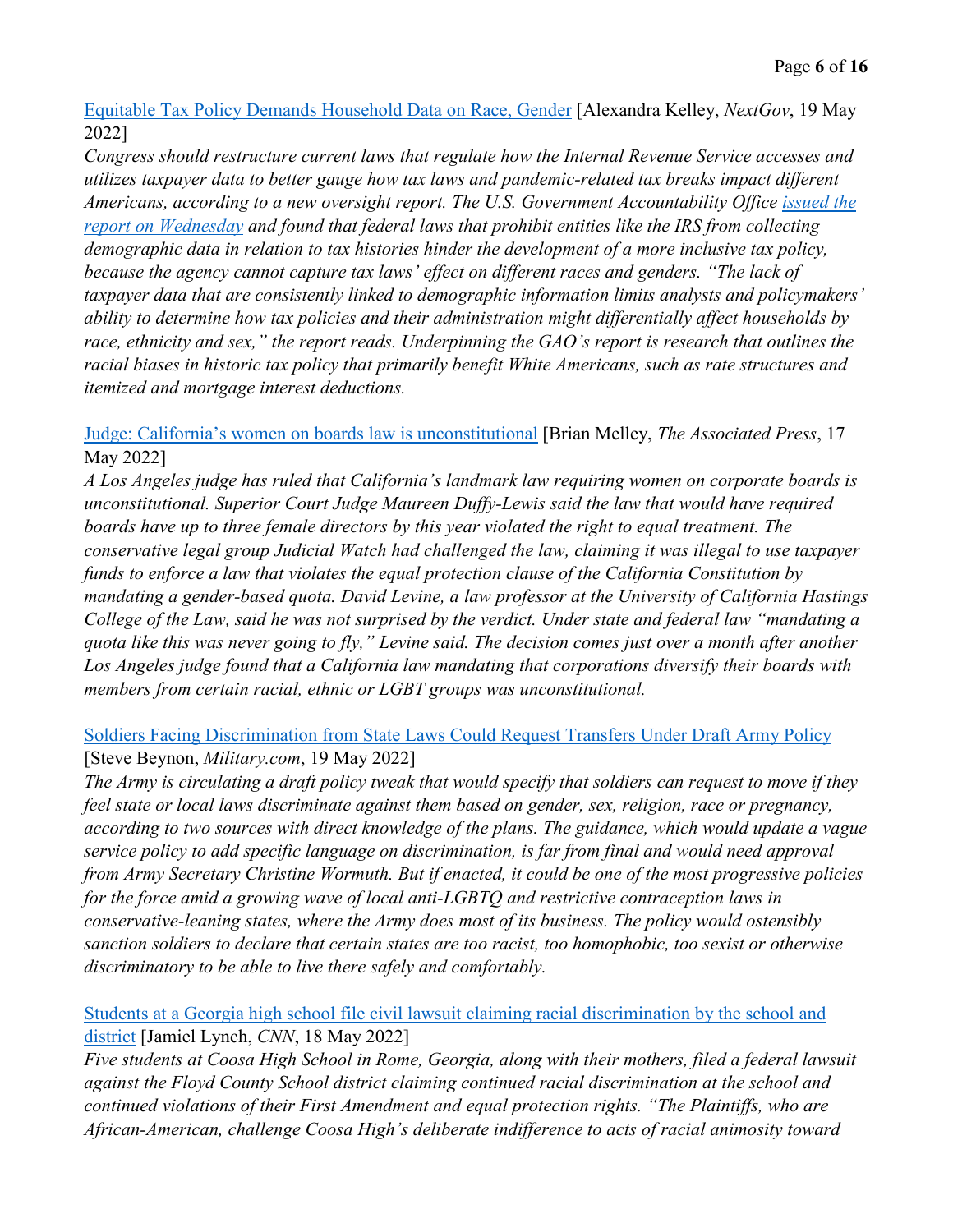*Black students perpetrated by White students and teachers; as well as the school's viewpoint discrimination in its dress code and the inconsistent administration of disciplinary policies to the detriment of Black students," the lawsuit says. A 2018-2019 Georgia Schools report said the school district was 78% White and 7% Black. About 4% of students were identified as multiracial. CNN has reached out to the school district and board members named in the suit for comment. In a statement to the Rome-News Tribune, Superintendent Glenn White said, "Floyd County Schools looks forward to presenting the facts in court."* 

## **DIVERSITY**

[Breaking the U.S. military's glass ceiling](https://www.seattletimes.com/opinion/breaking-the-u-s-militarys-glass-ceiling/) [Maria Cantwell, *Seattle Times (Seattle, Wash.)*, 13 May 2022] *For the first time in our nation's history, a branch of the United States military will be led by a woman. Adm. Linda Fagan will serve as the next Commandant of the U.S. Coast Guard and will take the helm by June 1 following her unanimous confirmation by the U.S. Senate Wednesday evening. The Coast Guard*  is vital to our nation and to the Pacific Northwest. It should be proud of its growing mission, but that *growth also presents challenges. Simply put, no agency does more with less. Women are drawn to service in the Coast Guard—the academy's enrollment is nearly 40% female, higher representation than that of any other branch. But a high percentage of female Coasties leave within 10 years. That's why I've fought to help the Coast Guard recruit and retain women. As Commandant, I know that Adm. Fagan will pay special attention to the needs of parents like herself as she leads the Coast Guard's nearly 55,700 strong active duty, reserve, and civilian workforce and approximately 26,000 auxiliary volunteers. But her confirmation is more than just a historic milestone—it's also proof positive that every organization should invest in family-friendly policies.*

[Diversity and inclusion are critical to future military readiness](https://www.militarytimes.com/opinion/commentary/2022/05/17/diversity-and-inclusion-are-critical-to-future-military-readiness/) [Kathy Roth-Douquet, *Military Times*, 17 May 2022] [OPINION]

*The Defense Department's greatest strength is its people. This is a truism among military leaders, and pairs with the observation that while we recruit the soldier, sailor, Marine, airman and guardian, we retain the family. Our all-volunteer force is famously and proudly diverse—people of every demographic, cultural, ethnic, religious, and racial backgrounds all serve for one purpose: to fight and defend this nation. Yet there have been blind spots in our ability as a nation to support this diverse force, and now is the time to acknowledge and address these gaps. This week, a bipartisan group of over 30 former top defense officials, including former Secretaries Leon Panetta, Chuck Hagel, and Mark Esper, along with former service secretaries and chiefs, [released a joint statement](https://bluestarfam.org/racial-equity-initiative/defense-leaders-statement/) acknowledging diversity as an imperative for force readiness and calling on military and community leaders to rise to the challenge.* 

[First woman to command U.S. aircraft carrier didn't even know she could get the job](https://www.cnn.com/2022/05/16/asia/us-navy-woman-aircraft-carrier-commander-intl-hnk-ml/index.html) [Brad Lendon, Blake Essig and Emiko Jozuka, *CNN*, 17 May 2022]

*Amy Bauernschmidt is the rarest of the rare. The 51-year-old is in a select group of United States Navy officers: The commanders of the 11 aircraft carriers in the U.S. fleet. Capt. Bauernschmidt is the only woman in that group. In fact, she's the only woman ever to command a U.S. aircraft carrier, the largest and among the most powerful warships afloat. "(It's) easily one of the most incredible jobs in the world," she told CNN. Most people would consider that an understatement. Bauernschmidt commands the USS Abraham Lincoln, a 97,000-ton, 1,092-foot Nimitz-class aircraft carrier. With around 5,000*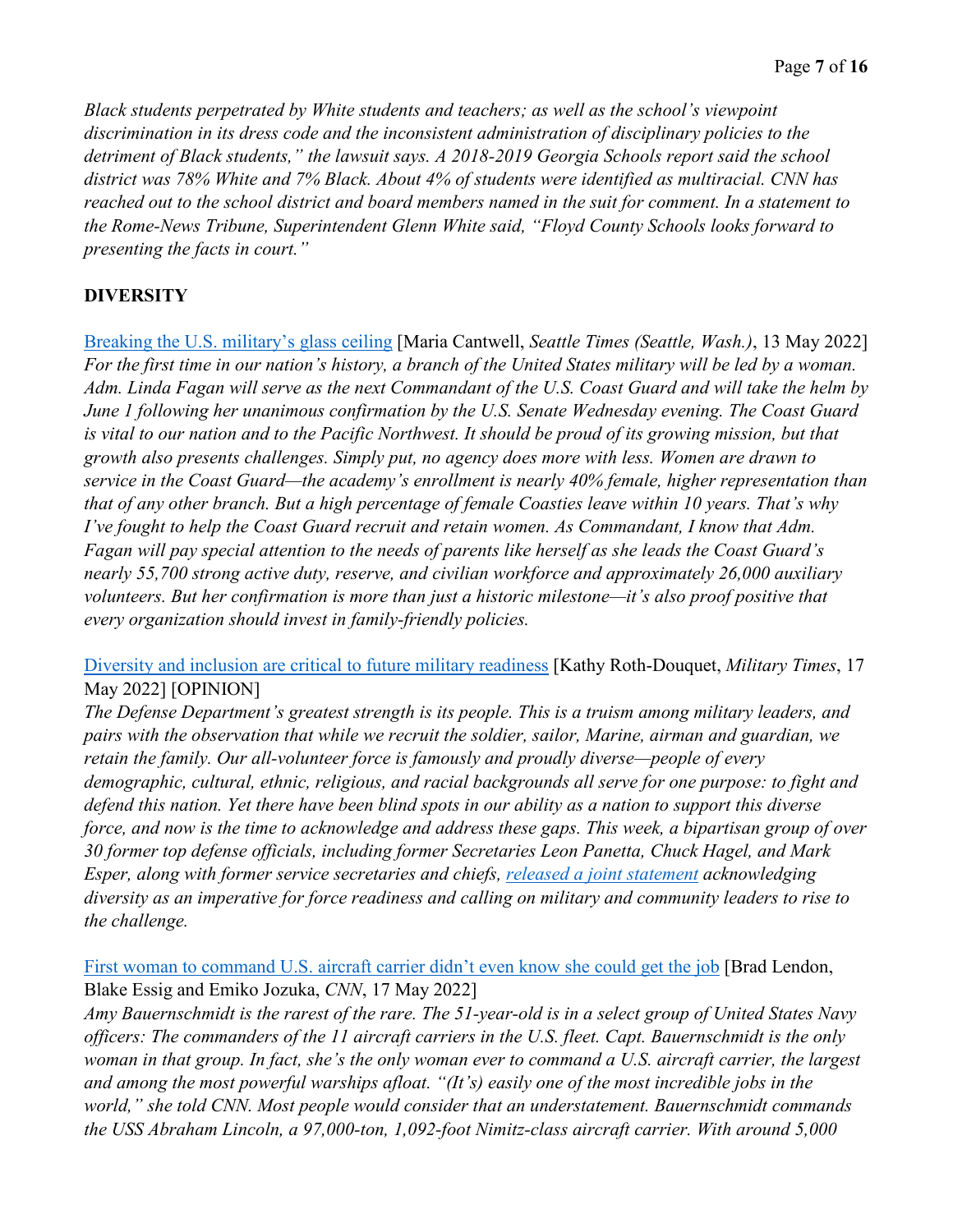*people aboard, it's the equivalent of a small city at sea. It's also one of the centerpieces of U.S. military might. More than 60 aircraft are aboard the Lincoln, including F-35C stealth fighters, the most advanced warplanes in naval aviation.* 

[GovExec Daily: The Role of Zip Codes in Our Stories](https://www.govexec.com/workforce/2022/05/govexec-daily-role-zip-codes-our-stories/366977/) [Adam Butler and Ross Gianfortune, *Government Executive*, 17 May 2022] [PODCAST]

*When you think about your current zip code, the zip code where you grew up, you probably don't think too much about what that sequence of numbers mean. It's probably a neighborhood or a city, but the reality is that it tells a much broader story about class in America. CJ Gross is a TEDx speaker, international organizational development consultant, and founder of Ascension Worldwide, a consulting firm committed to helping clients achieve workplace inclusion and diversity. He is also the author of the book What's Your Zip Code Story? Understanding and Overcoming Class Bias in the Workplace. He joins me now to talk about the book and inclusivity in the workplace.* 

[Multiracial Residents Are Changing the Face of the U.S.](https://www.pewtrusts.org/en/research-and-analysis/blogs/stateline/2022/05/13/multiracial-residents-are-changing-the-face-of-the-us) [Tim Henderson, *Stateline Daily*, 13 May 2022]

*The number of Americans who identified as more than one race nearly doubled to 13.5 million people between 2010 and 2020, and did double or more in 34 states and the District of Columbia, a Stateline analysis of census figures shows. To some observers, the increase in the number of Americans identifying as more than one race shows that barriers are breaking down. But the increase also may reflect [changes to census questions](https://www.census.gov/newsroom/blogs/random-samplings/2021/08/improvements-to-2020-census-race-hispanic-origin-question-designs.html) designed to tease out the heritage of multiracial people. The increases contributed to a first-ever decline in the population identifying solely as non-Hispanic White. The number of people identifying as White who also identified as Hispanic or another race did grow, however. "It's not unreasonable to imagine that if people keep intermarrying, if they define themselves as White and they are accepted as White, the definition of White in 2052 could be much different than it is in 2022," said Ellis Monk, an associate sociology professor at Harvard University who has [studied](https://journals.sagepub.com/doi/abs/10.1177/07352751221076863?journalCode=stxa&)  [the way official racial categories can be misleading.](https://journals.sagepub.com/doi/abs/10.1177/07352751221076863?journalCode=stxa&)* 

[New press secretary hails barrier breakers who paved way](https://apnews.com/article/immigration-biden-government-and-politics-jen-psaki-race-ethnicity-52391f81753921c6ec39ccf64ba65e7b) [Darlene Superville, *The Associated Press*, 16 May 2022]

*Karine Jean-Pierre held her first briefing as the new White House press secretary on Monday, crediting "barrier-breaking people" who came before her for making it possible for a Black, gay, immigrant woman like herself to rise to one of the most high-profile jobs in American government. President Joe Biden entrusted Jean-Pierre, 47, and the daughter of Haitian immigrants, with the responsibility of being his chief spokesperson earlier this month. Jen Psaki, who had held the job since the start of the administration, stepped down last Friday. Jean-Pierre is the first Black woman and openly LGBTQ person to serve as White House press secretary. She had been the principal deputy press secretary and led the briefing on several occasions, making history in May 2021 when she first subbed for Psaki.* 

[Two-star general becomes first woman to lead Horn of Africa command](https://www.stripes.com/branches/army/2022-05-16/horn-of-africa-command-female-general-first-time-6019794.html) [John Vandiver, *Stars and Stripes*, 16 May 2022]

*An Army two-star general is the first woman to take command of forces at the only permanent American military base in Africa, a milestone in the military's 20-year mission in Djibouti. Maj. Gen. Jami Shawley, a 1992 graduate of West Point, took over Saturday as head of Combined Joint Task Force-Horn of Africa, replacing Maj. Gen. William Zana. U.S. Africa Command's Gen. Stephen Townsend,*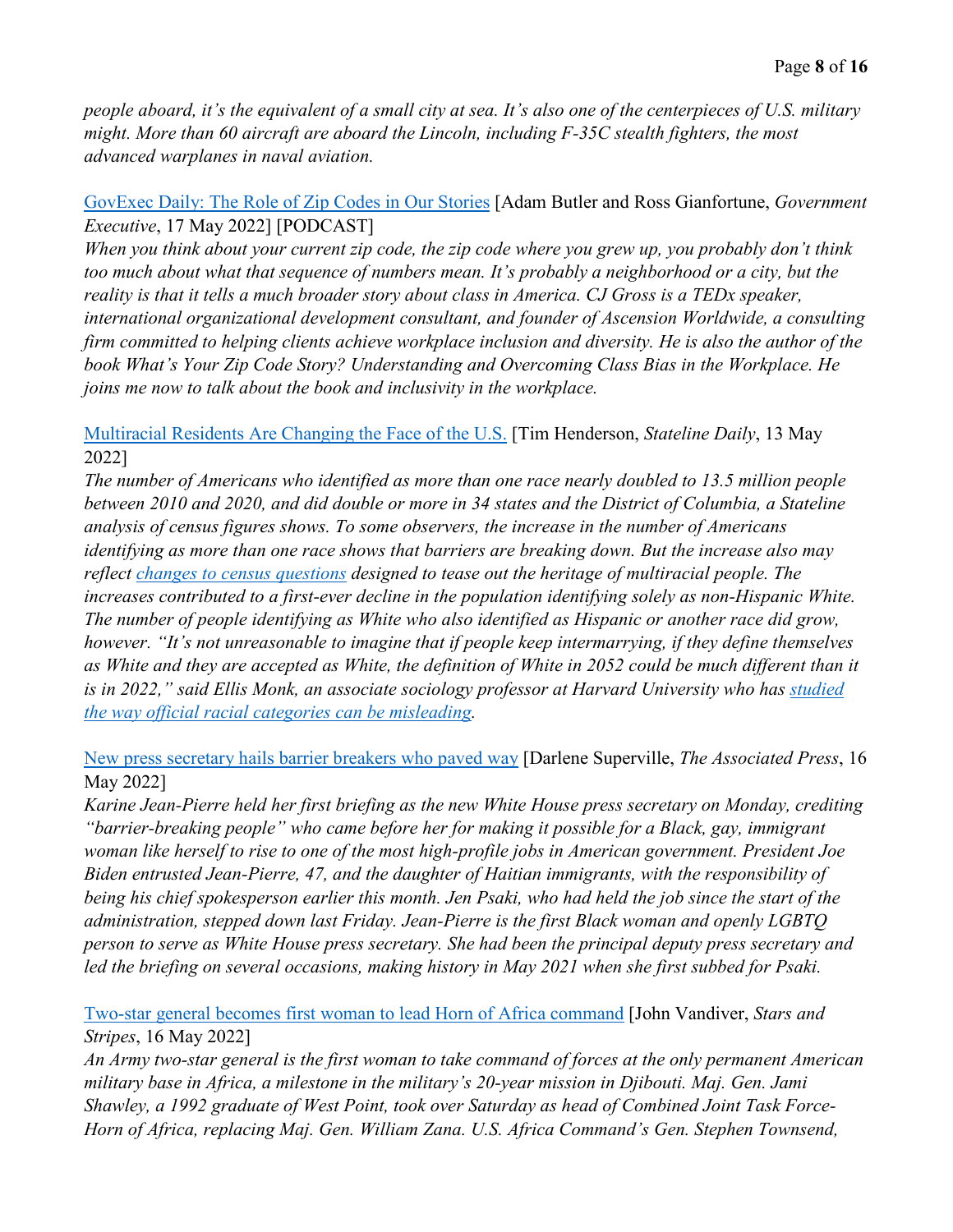*who was on hand for the leadership change, said Shawley will be responsible for coordinating with partners to "maintain pressure on terrorists and other malign actors in this region." Camp Lemonnier, the U.S. military's main African hub, plays a key role in supporting counterterrorism efforts in neighboring Somalia. The leadership change comes as the U.S. looks for ways to keep the pressure on Somali militants aligned with al-Qaida.* 

## **EXTREMISM**

[10 killed, 3 wounded in racist shooting at Buffalo supermarket, officials say](https://www.nbcnews.com/news/us-news/buffalo-supermarket-mass-shooting-leaves-7-dead-law-enforcement-source-rcna28883) [Nicole Acevedo, Jonathan Dienst, Dennis Romero and Minyvonne Burke, *NBC News*, 15 May 2022]

*A White gunman motivated by hate and dressed in tactical gear killed 10 people and wounded three others Saturday afternoon at a Buffalo, New York, supermarket, officials said. The suspect, an 18-yearold man, shot 13 people—11 of whom are Black and two who are White—at the Tops Friendly Market, Buffalo Police Commissioner Joseph Gramaglia said. Officials said he streamed the attack on a social media platform. An apparent manifesto with the suspect's name, a shared birthdate, and biographical details in common with the suspect, was posted to Google Docs on Thursday night. In it, the author claimed to have been radicalized online and appeared to adhere to the false replacement theory, which has been used by White killers to justify violence against Muslims, Latinos, and Jewish people around the world.* 

[\[SEE ALSO\]](https://apnews.com/article/buffalo-supermarket-shooting-gunman-radicalization-2669f6fd9dce881b150577eae885e44f)

[At least 9 troops or vets charged in domestic extremism cases since Capitol riot](https://www.militarytimes.com/news/pentagon-congress/2022/05/19/at-least-9-troops-or-vets-charged-in-domestic-extremism-cases-since-capitol-riot/) [Meghann Myers, *Military Times*, 19 May 2022]

*Since January 2020, [according to a DOD inspector general report released May 12,](https://www.dodig.mil/reports.html/Article/3028919/evaluation-of-department-of-defense-efforts-to-address-ideological-extremism-wi/) there have been nine publicly reported current or former service members charged with crimes related to violent and/or supremacist-leaning extremist groups. Two of them were recent Marine Corps veterans, charged in a 2020 plot to kidnap Democratic Michigan Governor Gretchen Whitmer. Along with a department-wide stand down that mandated a day-long awareness briefing and discussion for every service member and civilian, DOD stood up a working group in February 2021 tasked with reviewing the department's antiextremism efforts from the top-down. The working group found about 100 investigations carried out across the services in 2021 alone, it announced late last year. The group has since released a new definition of extremism, in addition to exploring better screening for recruits and education about for those transitioning out of service. The group also started a study on the prevalence of extremist views and a process for tracking cases.*

[House passes domestic terrorism bill after Buffalo shooting](https://apnews.com/article/shootings-new-york-voting-buffalo-gun-politics-f30b5f51f239fa776726efe077be008d) [Farnoush Amiri and Kevin Freking, *The Associated Press*, 19 May 2022]

*The House passed legislation late Wednesday night that would bolster federal resources to prevent domestic terrorism in response to the racist mass shooting in Buffalo, New York. The 222-203, nearly party-line vote was an answer to the growing pressure Congress faces to address gun violence and White supremacist attacks—a crisis that escalated following two mass shootings over the weekend. Supporters of the House bill say it will fill the gaps in intelligence-sharing among the Justice Department, Department of Homeland Security and the FBI so that officials can better track and respond to the growing threat of White extremist terrorism. Under current law, the three federal agencies already work to investigate, prevent and prosecute acts of domestic terrorism. But the bill*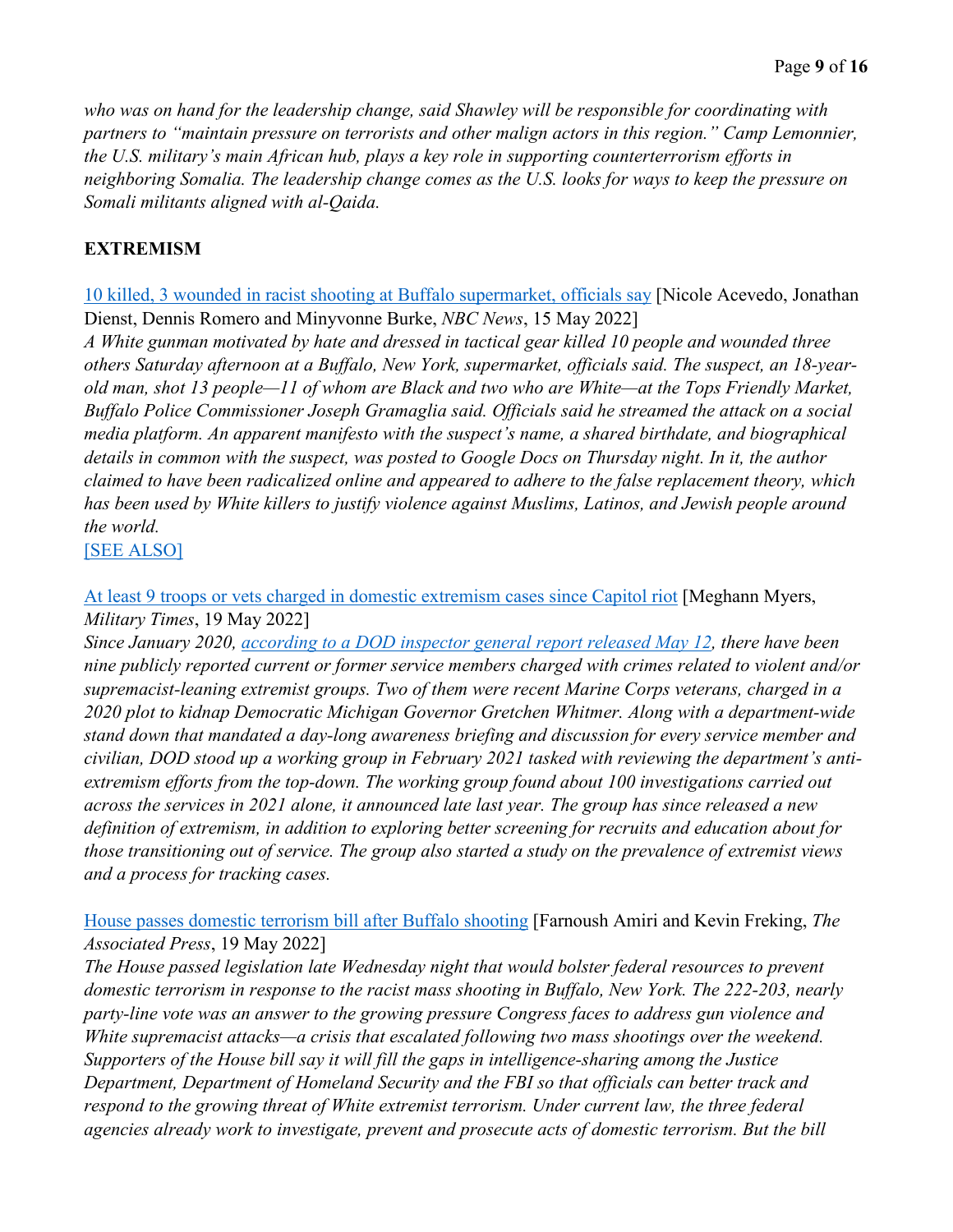*would require each agency to open offices specifically dedicated to those tasks and create an interagency task force to combat the infiltration of White supremacy in the military.* 

[Milwaukee man who threw acid in a man's face is sentenced to 10 years in prison](https://www.cnn.com/2022/05/18/us/milwaukee-acid-attack-sentence/index.html) [Steve Almasy and Rebekah Riess, *CNN*, 18 May 2022]

*Clifton Blackwell, the Milwaukee man charged with a hate crime in Wisconsin circuit court in 2019 for throwing acid on a U.S. citizen born in Peru, was sentenced Wednesday to 10 years in state prison, court records show. The victim, Mahud Villalaz, suffered second-degree burns in November 2019 after Blackwell threw acid on him. Villalaz, who emigrated from Peru in 2001 and became a U.S. citizen in 2013, told police his attacker accused him of invading the United States. Blackwell was convicted in April of first-degree reckless injury with a hate crime enhancement. Blackwell is White and Villalaz is Hispanic. The court sentenced Blackwell to a maximum term of 15 years—10 years in prison followed by five years of supervised release—with credit for 117 days served in jail.* 

[The roots of the "great replacement theory" believed to fuel Buffalo suspect](https://www.washingtonpost.com/history/2022/05/15/great-replacement-theory-buffalo-bilbo/) [Martha M. Hamilton and Aaron Wiener, *The Washington Post*, 15 May 2022]

*The man authorities say opened fire in a Buffalo grocery store Saturday, killing 10, appears to have left behind a White supremacist document centered on the idea of a plot to replace the White population with immigrants. This far-right conspiracy theory, known as the "great replacement theory," has inspired a lot of recent violence, including the 2019 Christchurch mosque shootings in New Zealand, where the shooter warned of "White genocide." He later pleaded guilty to 51 murders, 40 attempted murders and engaging in a terrorist act. Some of the torch-bearing "Unite the Right" demonstrators, including Ku Klux Klan members and neo-Nazis, who terrorized Charlottesville in 2017 were also motivated by the theory, which warns that an increase in the non-White population fueled by immigration will destroy White and Western civilization. The Buffalo gunman, identified by authorities as Payton Gendron, an 18-year-old White man, is believed to have posted online a 180-page document arguing that White Americans were in danger of being replaced by people of color.*  [\[REPRINT\]](https://www.stripes.com/history/2022-05-16/great-replacement-theory-believed-fuel-buffalo-shooter-6022414.html)

## **INTERNATIONAL**

[Argentina found guilty of massacre of Qom and Moqoit people](https://www.bbc.com/news/world-latin-america-61519794) [*BBC News*, 20 May 2022] *A landmark criminal trial in Argentina has found the state guilty of the massacre of more than 400 indigenous people nearly a century ago. The Qom and Moqoit communities had been protesting inhumane living and working conditions on a cotton plantation when authorities shot them dead in 1924. Until now, no responsibility had ever been officially acknowledged. A judge has now ordered historical reparations to be awarded to the communities. The Qom and Moqoit peoples in Argentina's northern Chaco region were living partly-enslaved on a plantation settled by immigrant farmers from Europe. "The massacre provoked grave consequences, [those people] suffered the trauma of terror and were uprooted with the loss of their language and their culture," Judge Niremperger is quoted as saying in the Buenos Aires Times. The reparations ordered by the judge include the massacre being added to Argentina's school syllabus and continuing forensic efforts to find the victims' remains.*

[Canada's indigenous leaders ask for royal apology](https://www.bbc.com/news/uk-61505852) [*BBC News*, 19 May 2022]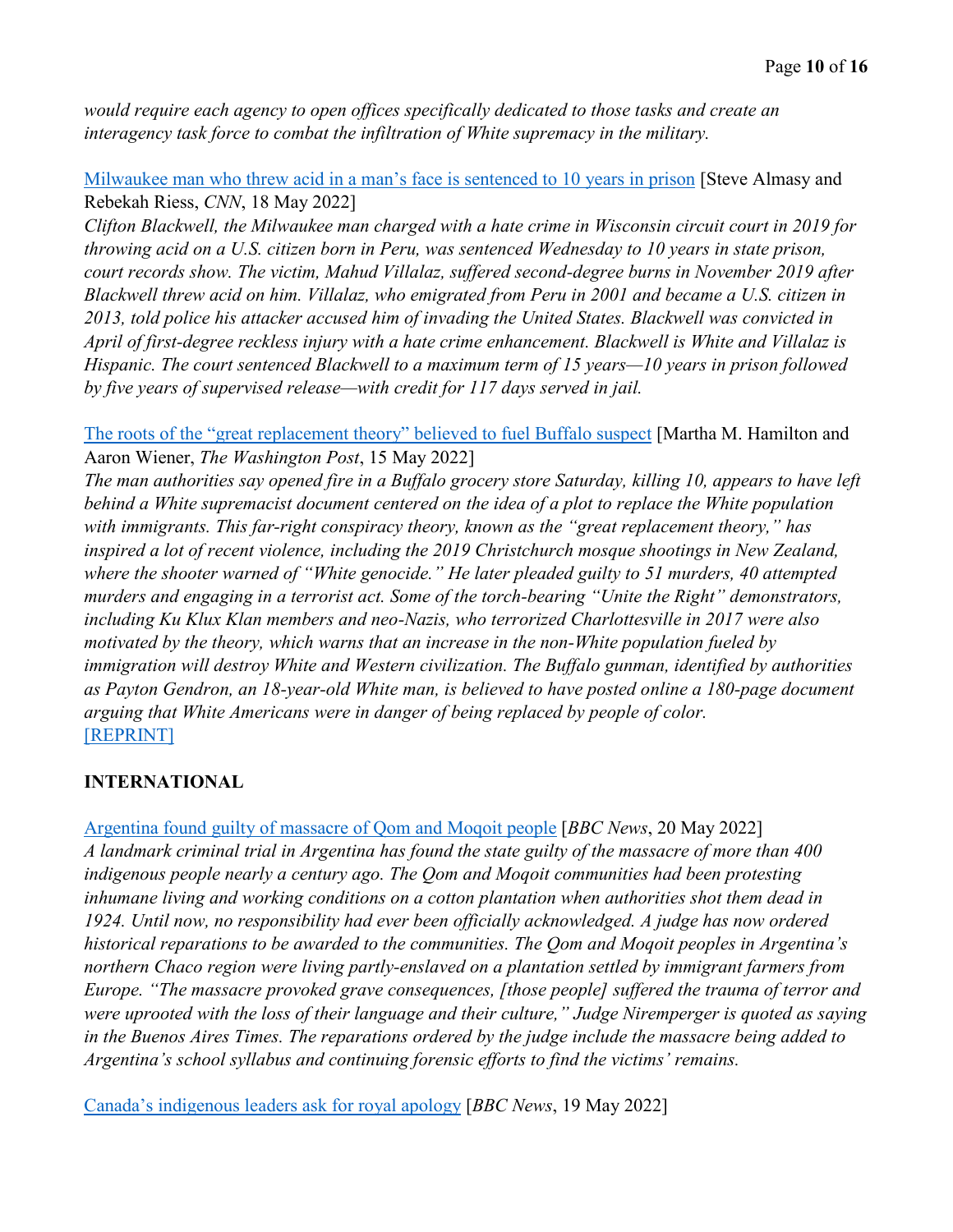*Indigenous leaders met Prince Charles in Canada and asked for an apology from the Queen over the "assimilation and genocide" of indigenous schoolchildren. RoseAnne Archibald, Assembly of First Nations national chief, said the prince "acknowledged" failures in handling the relationship with indigenous people. Canada is dealing with a scandal which saw indigenous children die or be abused in residential schools. There have been calls for the Queen to apologise over the issue. The Prince of Wales and Duchess of Cornwall have been on a three-day tour of Canada—where the Queen is head of state—to mark the 96-year-old monarch's Platinum Jubilee. Ms Archibald appealed directly to Prince Charles for an apology on behalf of the Queen during a reception in the capital Ottawa, attended by indigenous leaders, Prime Minister Justin Trudeau and others.* 

[Female referees to officiate at men's World Cup for first time in Qatar](https://www.bbc.com/sport/football/61508814) [*BBC Sport*, 19 May 2022] *Female referees will officiate matches at this year's men's World Cup for the first time in the tournament's history. France's Stephanie Frappart, Rwanda's Salima Mukansanga and Japan's Yoshimi Yamashita have been selected to take charge of games in Qatar. They will be supported by three female assistant referees. "As always, the criteria we have used is 'quality first' and the selected match officials represent the highest level of refereeing worldwide," said the chairman of Fifa's referees committee Pierluigi Collina. "This concludes a long process that began several years ago with the deployment of female referees at Fifa men's junior and senior tournaments. "In this way, we clearly emphasise it is quality that counts for us and not gender."* 

#### [France names first female Prime Minister in 30 years](https://www.cnn.com/2022/05/16/europe/france-female-prime-minister-intl/index.html) [Simon Bouvier, *CNN*, 16 May 2022]

*Elisabeth Borne has been named the new Prime Minister of France, the first time in 30 years that a woman has held the position. Borne will replace Jean Castex in the role, the Elysée Palace said in a statement on Monday, becoming only the second woman ever to serve as Prime Minister since the end of WWII. The country's first was Edith Cresson, who served between May 1991 and April 1992 under Socialist President François Mitterand. She dedicated her nomination to "every little girl," during a ceremony on Monday marking the transfer of power. "Follow your dreams all the way," Borne said in a speech. "Nothing must hold back the fight for the place of women in society."* 

#### [Jake Daniels: Blackpool footballer comes out as gay](https://www.bbc.co.uk/newsround/61472174) [*BBC News*, 17 May 2022]

*Jake Daniels is the first professional footballer in the UK men's game for more than 30 years to come out as gay while still playing. Daniels, who is 17 and plays for English Championship team Blackpool, described coming out as "a massive relief". In an interview with Sky Sports, Daniels said: "Now is the right time to do it. I feel like I am ready to tell people my story." Jake added: "Since I've come out to my family, my club and my team-mates, that period of overthinking everything and the stress it created has gone. It was impacting my mental health. Now I am just confident and happy to be myself finally." Before Jake Daniels, only Justin Fashanu revealed he was gay whilst he was still playing football in 1990. The other three shared that they were gay after retiring from football. But after coming out Justin Fashanu suffered from homophobic bullying and harassment before he died in 1998.* 

[The radio station giving indigenous people a voice](https://www.bbc.com/news/business-61479993) [Grace Livingstone, *BBC News*, 18 May 2022] *The high-rises and glass towers of Panama City gleam in the sunlight. But on the other side of town, there's an old office block where if you go up the stairs and you'll find a tiny makeshift radio studio. From here, Panama's first indigenous people's radio station, Voces Originarias Panamá, is now broadcast across the country. Panama has almost half a million indigenous people, who make up 12%*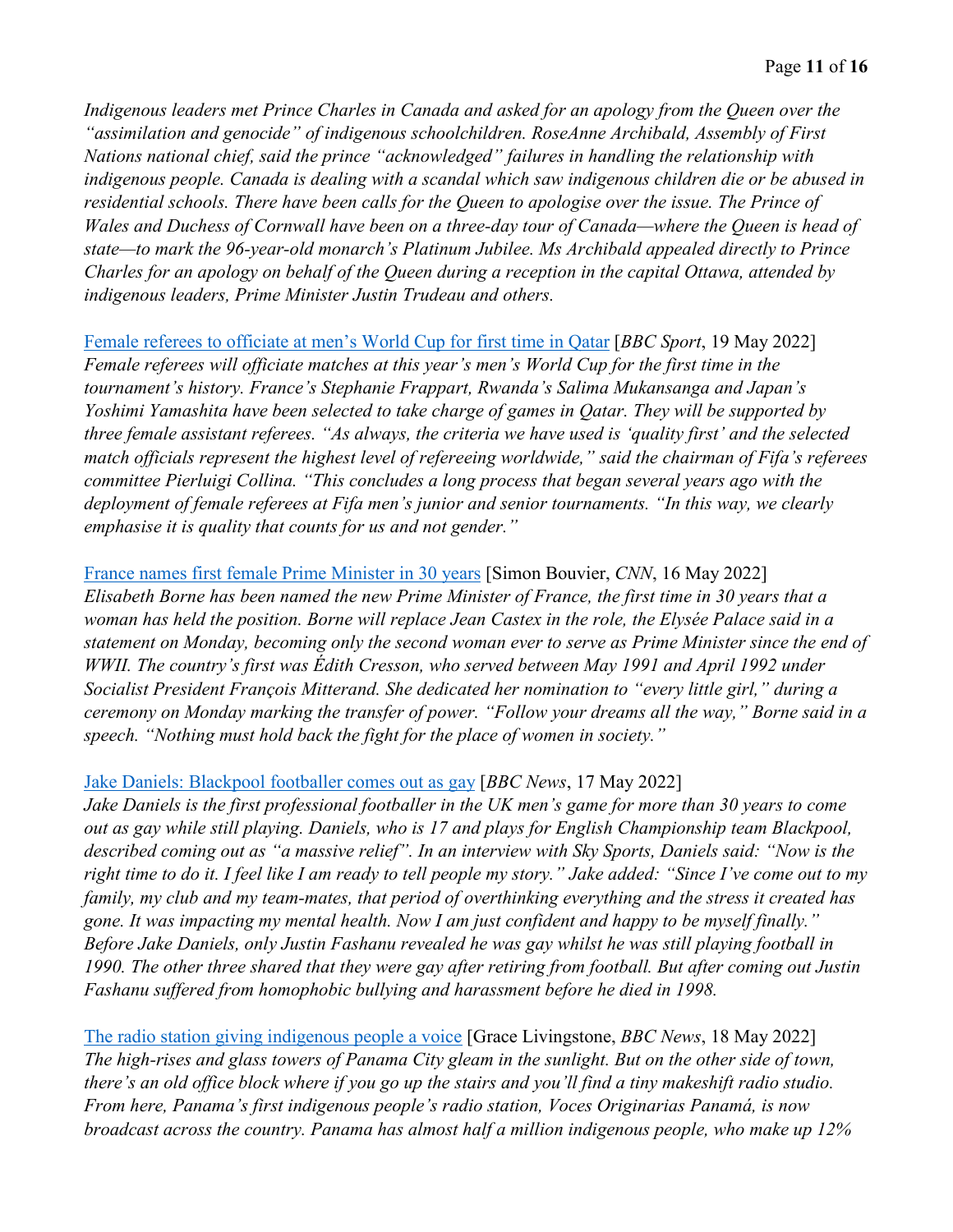*of the population, and speak seven different languages. Dad Neba, the station's coordinator, says it's time they had a voice. He operates the station with DJ Olocunaliler Ferrer who, in between programmes about history, current affairs, indigenous rights and culture, plays a range of music from traditional songs, to indigenous rock and rap. It was launched last year by the National Coordinating Body of Indigenous Peoples of Panama (COONAPIP), which represents all the traditional indigenous authorities of Panama. They see the radio station as an important tool to defend the culture, land and social and economic rights, of indigenous people.* 

[The Royal Mint unveils first LGBTQ+ coin to celebrate 50 years of Pride](https://www.manchestereveningnews.co.uk/news/uk-news/royal-mint-unveils-first-lgbtq-23991064) [Jessie Parker and Victoria Scheer, *The Manchester Evening News (Greater Manchester, UK)*, 18 May 2022] *The Royal Mint has unveiled its new rainbow-coloured 50p coin to commemorate the 50th anniversary of Pride UK. This is the first time Britain's LGBTQ+ community is celebrated on official UK coinage. Designed by east London artist and activist Dominique Holmes, the coin features the historic Pride progression flag and is also inscribed with Pride in London's values of Protest, Visibility, Unity, and Equality, WalesOnline reports. Clare Maclennan, Director of Commemorative Coin at The Royal Mint said: "The 50th Anniversary of Pride UK is a milestone celebration, and it is a privilege to mark 50 years of progress with this 50p coin. This is the first ever UK coin dedicated to Britain's LGBTQ+ community, with colour printing technology capturing the spirit of Pride UK with its iconic rainbow colours."* 

[\[REPRINT\]](https://news.yahoo.com/royal-mint-50p-pride-coin-lgbtq-113623926.html)

[Sexual violence: 100 festivals commit to tackling the issue](https://www.bbc.com/news/uk-61460338) [Charley Adams, *BBC News*, 15 May 2022] *More than 100 UK festivals—including Parklife and Boardmasters—have committed to tackling sexual violence. The festivals have pledged to take a survivor-led approach and that all allegations will be taken seriously. Dr Hannah Bows from Durham University said research has shown sexual violence is a "common experience for festival attendees—especially for women" and is "often minimised or ignored". The criminal law professor said the move was an "important first step". Nearly half of female festival goers under 40 said they have faced unwanted sexual behaviour at a music festival, a [YouGov](https://www.bbc.com/news/entertainment-arts-44518892)  [survey from 2018](https://www.bbc.com/news/entertainment-arts-44518892) suggested. Associate professor for criminal law, Dr Bows, said despite stories of rape and sexual assault "hitting the headlines most summers there has been little attention paid to the issue by festivals".* 

## [Women awarded damages over Japan exam discrimination](https://www.bbc.com/news/world-asia-61506568) [*BBC News*, 19 May 2022]

*A medical school in Japan has been ordered to pay compensation to 13 women for discriminating against them in entrance exams. Juntendo University in Tokyo set stricter requirements for female students because it said women had better communication skills than men and had an advantage in interviews. The judge ruled the requirements were discriminatory, local media report. It is believed to be the first ruling of its kind in Japan. It comes after a government investigation was launched in 2018 after another institution, Tokyo Medical University, was found to have tampered with the scores of female applicants from as early as 2006. The investigation found that a number of Japanese medical schools had manipulated admissions, in part to exclude female students. At the time, local media reported that this was done partly because some university administrators had said that they thought women would leave the medical profession, or work fewer hours, after getting married and having children.*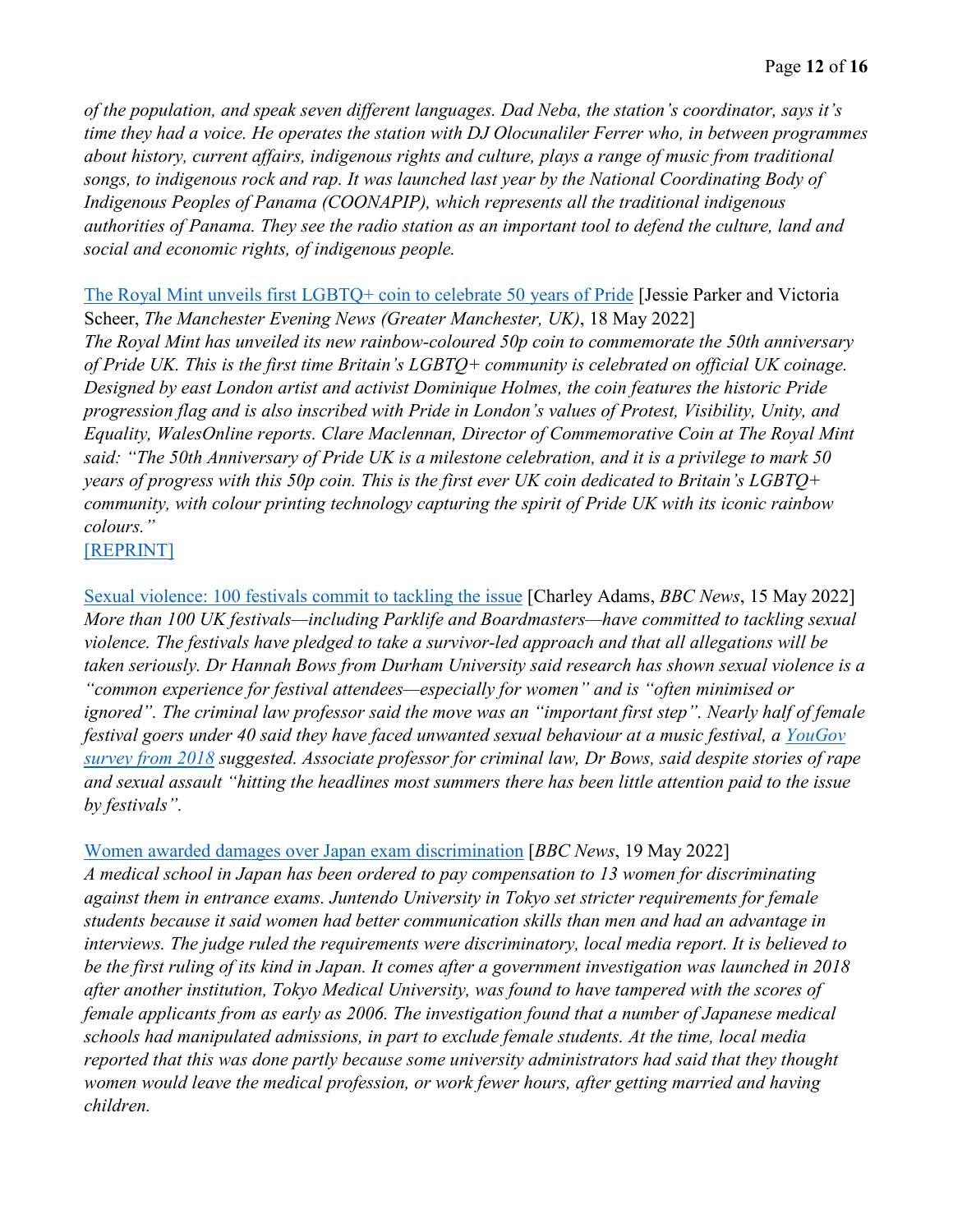## **MISCELLANEOUS**

[Census Undercount Threatens Federal Food and Health Programs on Reservations](https://khn.org/news/article/census-native-american-undercount-threatens-food-health-programs-reservations/) [Carly Graf, *Kaiser Health News*, 12 May 2022]

*The 2020 census missed nearly 1 of every 17 Native Americans who live on reservations, an undercount that could very well lead to insufficient federal funding for essential health, nutrition, and social programs in remote communities with high poverty rates and scarce access to services. The census counted 9.7 million people who identified as a Native American or an Alaska Native in 2020—alone or in combination with another race or ethnicity—compared with 5.2 million in 2010. But the Indigenous population on the nation's approximately 325 reservations was undercounted by nearly 6%, [according](https://www.census.gov/newsroom/press-releases/2022/2020-census-estimates-of-undercount-and-overcount.html)  [to a demographic analysis of the census's accuracy.](https://www.census.gov/newsroom/press-releases/2022/2020-census-estimates-of-undercount-and-overcount.html) Indigenous people on reservations have a history of being undercounted—nearly 5% were missed in 2010, according to the analysis. At least 1 in 5 Native Americans live on reservations, [according to previous census data.](https://minorityhealth.hhs.gov/omh/browse.aspx?lvl=3&lvlid=62) More detailed Native American population data from the 2020 census [will be released over the next year.](https://www.census.gov/newsroom/blogs/random-samplings/2022/04/2020-census-detailed-race-ethnic-tribal-data.html)*  [\[REPRINT\]](https://www.govexec.com/management/2022/05/census-undercount-threatens-federal-food-and-health-programs-reservations/366853/)

## [How the Army Made Me Choose Between My Mental Health and Our Family's Dream Posting](https://www.military.com/daily-news/opinions/2022/05/17/how-army-made-me-choose-between-my-mental-health-and-our-familys-dream-posting.html) [Meredith Flory, *Military.com*, 17 May 2022] [OPINION]

*This past year, my husband, a noncommissioned officer, reenlisted for indefinite service until retirement. After being pinged around the United States for 11 years, we received assignment instructions to our dream place: Germany. We sold our RV and truck, cleaned out our house, prepared our kids, and listed our house for sale. It went under contract almost immediately. But I was nervous about the overseas screening process. Over the past year, I sought help for anxiety, utilizing non-medical counseling. My referral to an off-post licensed professional counselor (LPC) was captured in my medical records. As a result, I was told I was required to enroll in the Exceptional Family Member Program (EFMP), a program we had no experience with and that provided very few answers to our questions.* 

[Immigrant Communities Push for More Non-English Ballots](https://www.pewtrusts.org/en/research-and-analysis/blogs/stateline/2022/05/10/immigrant-communities-push-for-more-non-english-ballots) [Matt Vasilogambros, *Stateline Daily*, 10 May 2022]

*With primary elections well underway across the country, voting rights and immigrant advocates are raising the alarm about a lack of language assistance for voters who aren't fluent in English. While federal law requires counties with a certain percentage of non-English-speaking citizens to provide ballots in a limited number of languages, advocates contend the federal threshold is too high and does not cover enough languages, leaving voters in many immigrant communities unable to fully understand election materials. This struggle is on display in Hall County, Georgia, a community that is 29% Latino but doesn't have to provide ballots in Spanish because it doesn't meet the federal lack of English proficiency criteria. Local officials also have refused to voluntarily provide Spanish ballots for voters, which has been frustrating for Jerry Gonzalez, CEO of the Georgia Association of Latino Elected Officials, a nonprofit based just outside of Atlanta that advances civil engagement in the Latino community.* 

[Lawmakers reach consensus on Puerto Rico status bill, call for plebiscite](https://www.nbcnews.com/news/latino/congressional-lawmakers-reach-consensus-puerto-rico-status-bill-call-p-rcna29672) [Nicole Acevedo, *NBC News*, 19 May 2022]

*Members of Congress sponsoring competing bills on how to resolve Puerto Rico's territorial status and its relationship to the U.S. have come together to introduce new legislation combining both. House*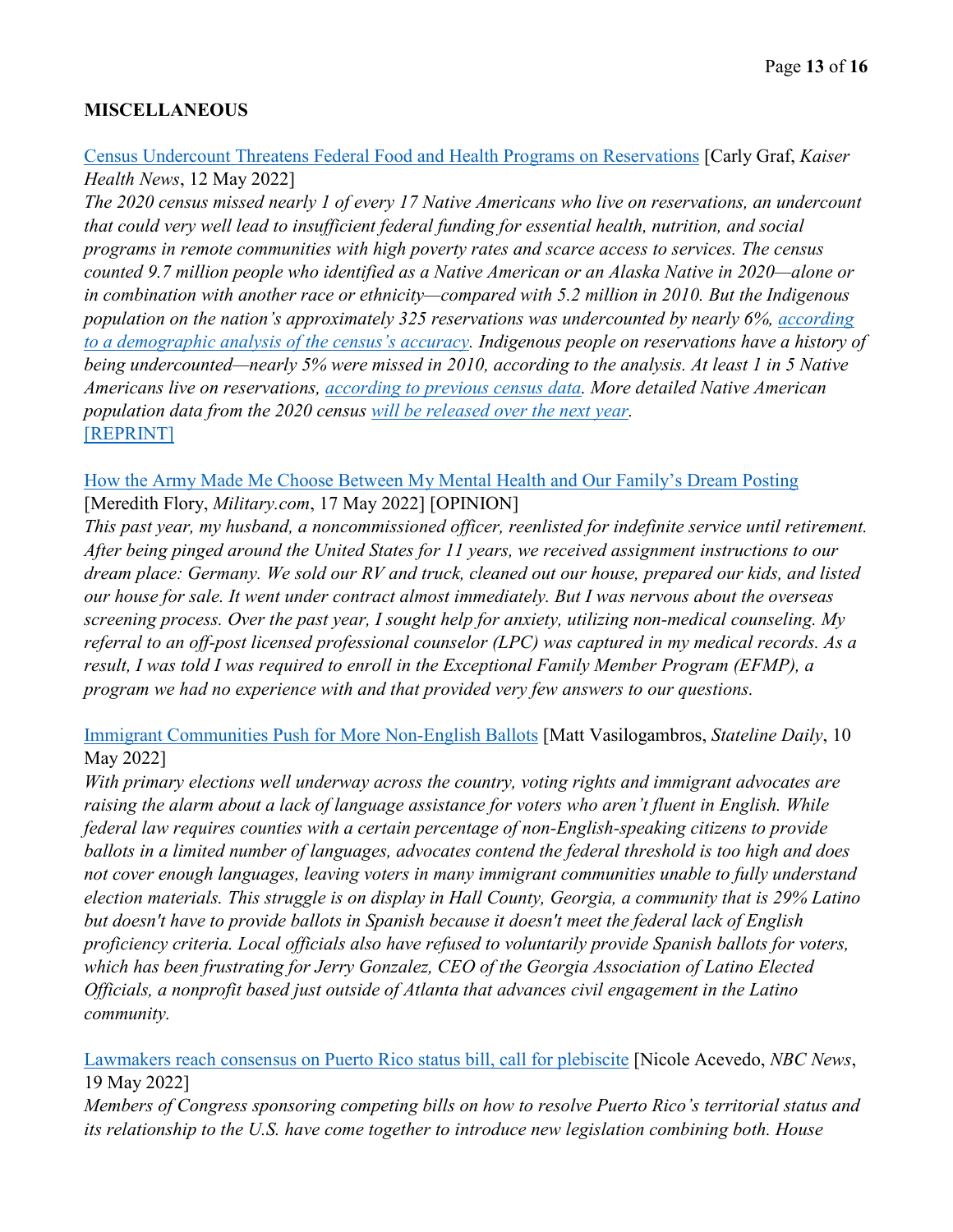*Majority Leader Rep. Steny Hoyer, D-Md., has helped lead a monthslong effort to get lawmakers on opposing sides of the Puerto Rico territorial status debate to make some compromises under the newly [unveiled draft of the Puerto Rico Status Act.](https://s3.amazonaws.com/static.popvox.com/pages/Puerto-rico-status-discussion-draft) Some of the key compromise elements reached by lawmakers are defining nonterritorial statuses as statehood, independence and sovereignty in free association, and laying out how each would be potentially implemented. "This is the first time Congress recognizes free association as a status option, where the American citizenship of Puerto Ricans will be respected," Velázquez said. Congress granted U.S. citizenship to Puerto Ricans in 1917.* 

## **RACISM**

[FBI opens hate crime investigation into Dallas hair salon shooting](https://www.reuters.com/world/us/suspect-arrested-koreatown-salon-shooting-dallas-police-say-2022-05-17/) [Maria Caspani, *Reuters*, 17 May 2022]

*Dallas police arrested a suspect in connection with last week's shooting at a Koreatown hair salon that wounded three women of Asian descent, and federal authorities have opened a hate crime investigation, officials said on Tuesday. The shooter entered a hair salon in the city's Koreatown section on Wednesday, opened fire and wounded the owner of the Hair World Salon, a stylist who worked there and a customer. All three were Korean women. They were taken to a local hospital with non-lifethreatening wounds. He said investigators were looking into a possible connection between the Wednesday shooting and others in recent weeks targeting Asian businesses in the city. A red or maroon vehicle was spotted at all three crime scenes, he said. No one was hit in the other two shootings.* 

[How seeing negative stereotypes of Asian Americans can affect mental health](https://www.pbs.org/newshour/show/how-seeing-negative-stereotypes-of-asian-americans-can-affect-mental-health) [Judy Woodruff, *PBS News*, 17 May 2022] [AUDIO WITH TRANSCRIPT]

*The month of May in the U.S. is dedicated, among other things, to Asian American Pacific Islander heritage and mental health awareness, two subjects Mabelen Bonifacio knows well. She is a teen filmmaker from Georgia whose films focus on growing up and identity. Faiza Ashar, who is the host of our Student Reporting Labs' youth mental health podcast "On Our Minds" recently spoke to Bonifacio about the toll Asian American stereotypes take on teen mental health and well-being.* 

[The unlawful detention of Asian Americans during World War II remains disturbingly relevant](https://taskandpurpose.com/history/wwii-internment-camps/) [Daniel Johnson, *Task & Purpose*, 18 May 2022]

*On Feb. 19, 1942, President Franklin Roosevelt signed Executive Order 9066, forcibly removing over 120,000 Americans of Japanese descent from their homes. These Americans would remain in internment camps for over three years, a civil rights violation that called into question claims of moral superiority by the United States during World War II. Although claimed to be done for security reasons, many felt that the policy was due to racism and discrimination, a way of othering American citizens of Asian descent for actions outside of their control. While the use of internment camps during World War II has been acknowledged as a dark stain on American history, the othering of Asian Americans due to world events continues. Last year saw a 164% rise in anti-Asian hate crimes in the largest cities of the nation during the first quarter of 2021, and multiple attacks against Asian communities occurred throughout the country amid false narratives assigning blame for the Covid-19 pandemic. Even today, distrust of Asian Americans in the U.S. population is growing, with one and five Americans feeling that they are at least partly responsible for the virus.* 

## **SEXUAL ASSAULT/HARASSMENT**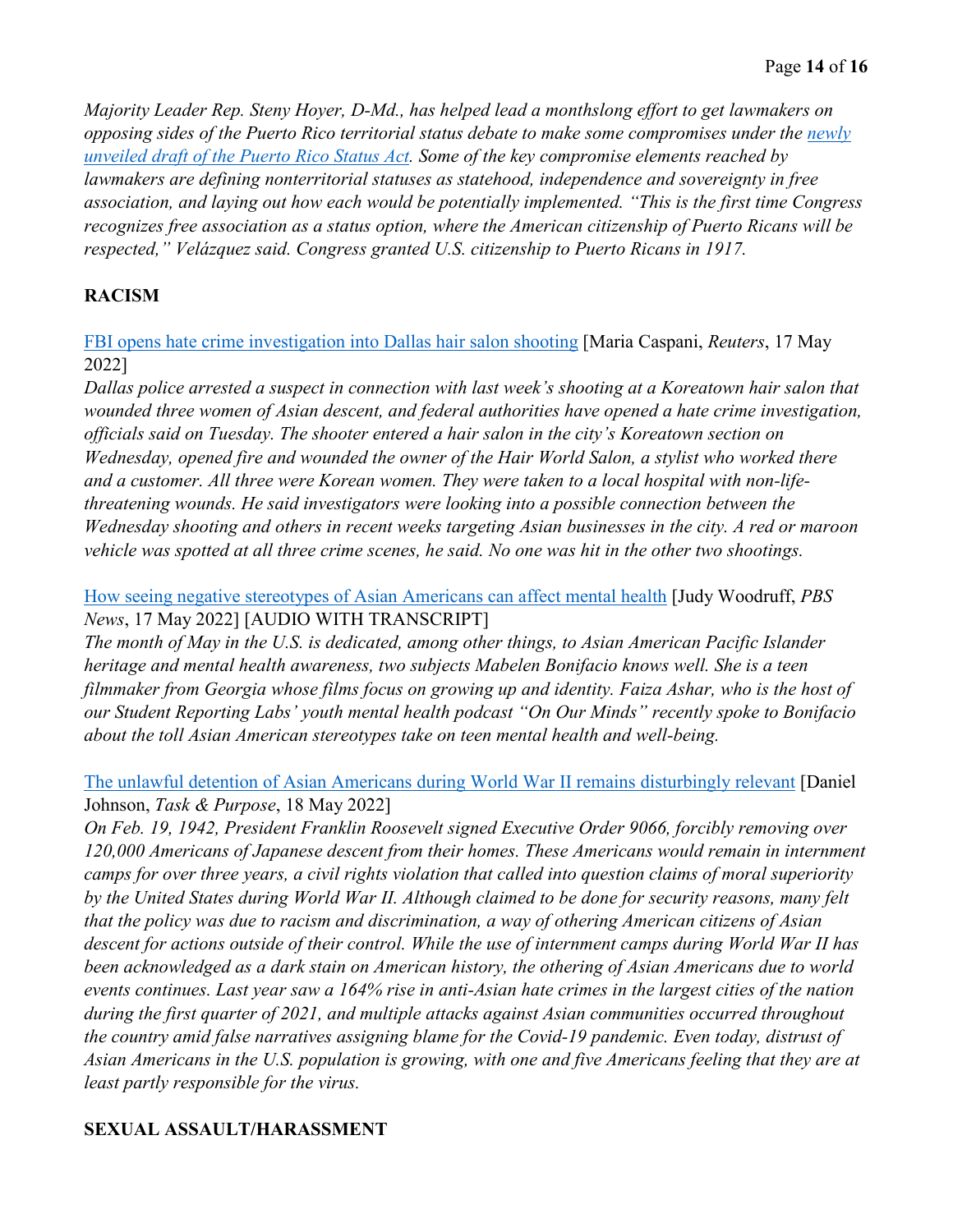[Army captain jailed after lewd assault of his soldier during promotion](https://www.stripes.com/branches/army/2022-05-18/army-kuwait-jordan-court-martial-6047553.html) [J.P. Lawrence, *Stars and Stripes*, 18 May 2022]

*A U.S. Army officer who put his head between a soldier's breasts during her promotion in Jordan was convicted by a court-martial of two related charges, documents provided Wednesday by the service show. Capt. Billy Crosby pleaded guilty to conduct unbecoming an officer and assault consummated by battery, according to a summary of the trial provided to Stars and Stripes. A third charge for abusive sexual contact was dropped. Crosby was sentenced to 30 days confinement, a plea agreement signed in November said. The plea agreement resulted in no fines, reduction in rank or reprimands for Crosby, who was not required to register as a sex offender. Crosby has completed his prison sentence. He retired from the Louisiana National Guard on March 31, Crosby told Stars and Stripes on Wednesday.* 

#### [DHS IG Says He Did Not Mishandle the Agency's Reports on Sexual Harassment and Domestic](https://www.govexec.com/oversight/2022/05/DHS-ig-says-he-did-not-mishandle-agencys-reports-sexual-harassment-and-domestic-violence/367118/)  [Violence](https://www.govexec.com/oversight/2022/05/DHS-ig-says-he-did-not-mishandle-agencys-reports-sexual-harassment-and-domestic-violence/367118/) [Courtney Bublé, *Government Executive*, 18 May 2022]

*The Homeland Security Department's inspector general is contesting claims that he improperly handled reports on sexual harassment and domestic violence. Last month, the chair and ranking member of the Senate Judiciary Committee—Sens. Dick Durbin, D-Ill., and Chuck Grassley, R-Iowa—questioned DHS IG Joseph Cuffari following an [investigation by the Project on Government Oversight](https://www.pogo.org/investigation/2022/04/protecting-the-predators-at-dhs) that alleged the office delayed and suppressed reports about sexual assault and domestic violence. According to one of the unpublished reports, more than 10,000 employees at DHS said they have experienced sexual harassment or sexual misconduct. "Any suggestion that I demanded changes to the draft reports for improper purposes is false as is the suggestion that I suppressed evidence of widespread sexual harassment in DHS law enforcement components," Cuffari wrote in a [17-page letter to the senators.](https://www.oig.dhs.gov/sites/default/files/IG-Cuffari-response-to-Chair-Durbin-and-RM-Grassley-20220513-Redacted.pdf) The May 13 letter, which included some redactions, was released by the IG's office on Tuesday.* 

## [Hazing, Fighting, Sexual Assaults: How Valley Forge Military Academy Devolved Into "Lord of the](https://www.motherjones.com/politics/2022/04/valley-forge-military-academy-problems-hazing-sexual-assault-lawsuits/)  [Flies"](https://www.motherjones.com/politics/2022/04/valley-forge-military-academy-problems-hazing-sexual-assault-lawsuits/) [Jasper Craven, *Mother Jones Magazine*, May/June 2022]

*On a chilly evening in September 2020, Jordan Schumacher solemnly patrolled the grounds of Valley Forge Military Academy, near his wit's end. Weeks earlier, the school's top brass had elevated the 20 year-old college sophomore to the highest rank available to cadets—first captain. A former Boy Scout who'd joined a junior ROTC program at age 11, he was proud of the promotion and ready to lead. But as he navigated the school's toxic environment in his new role, he'd been feeling increasingly helpless and depressed. Entrusting students in leadership roles was all well and good, but a dearth of healthy adult oversight and accountability had contributed to a culture replete with assaults, verbal abuse, hazing, and sexual violence that had resulted in police visits, lawsuits, and a cold war pitting recalcitrant trustees and administrators against reform-minded parents, alumni, and cadets. Out on patrol that night, Schumacher told me, he felt on "the brink of darkness."* 

## **SUICIDE**

[Sailors must wait 5 weeks for mental health appointments as Navy battles suicides, top enlisted leader](https://www.stripes.com/branches/navy/2022-05-18/george-washington-aircraft-carrier-sailors-suicides-navy-6049477.html)  [says](https://www.stripes.com/branches/navy/2022-05-18/george-washington-aircraft-carrier-sailors-suicides-navy-6049477.html) [Caitlin Doornbos, *Stars and Stripes*, 18 May 2022]

*It takes more than a month for sailors struggling with thoughts of suicide to get a mental health appointment, the Navy's top enlisted leader told House lawmakers Wednesday. Master Chief Petty Officer of the Navy Russell Smith was speaking from experience when he addressed the issue during a*